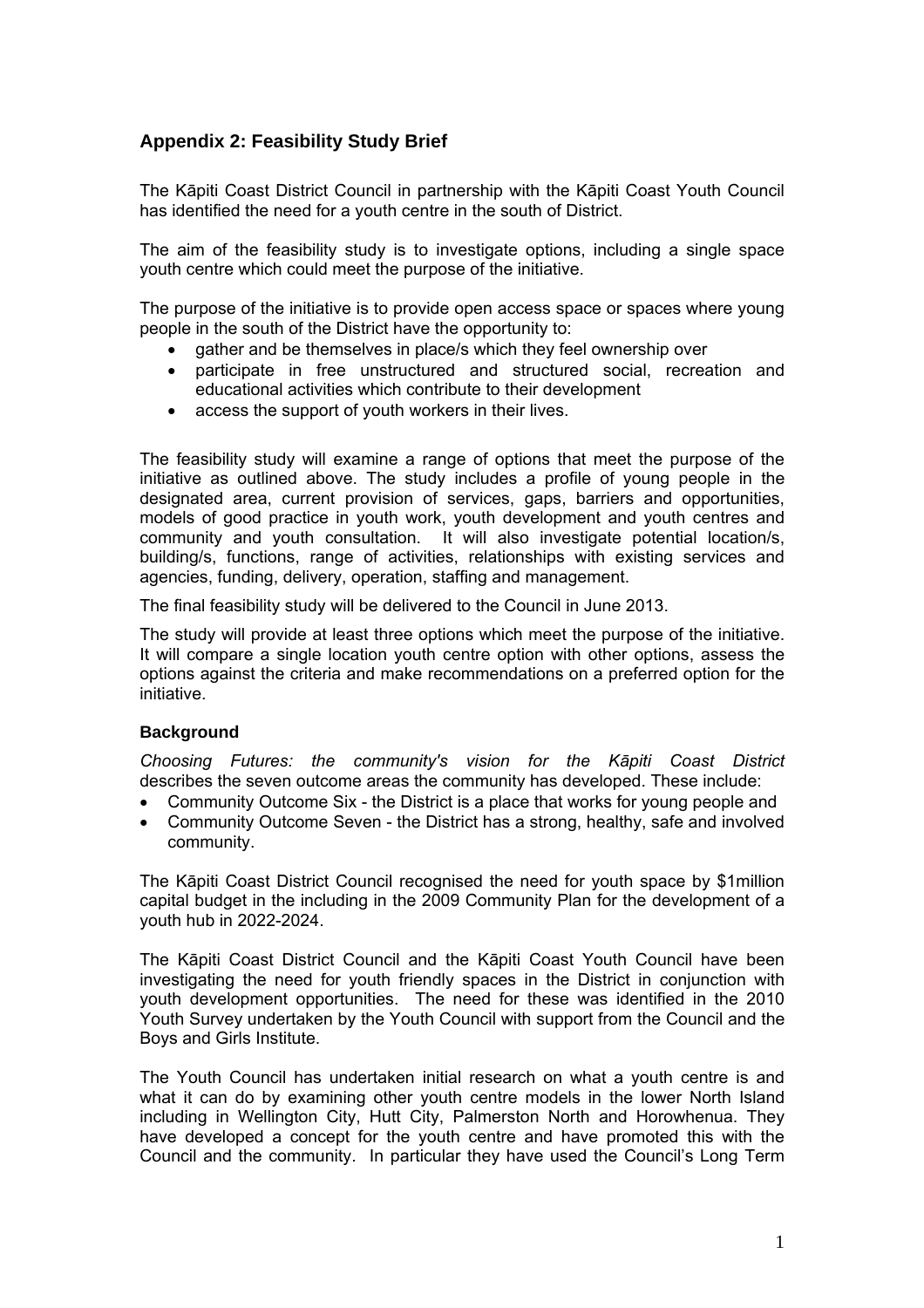Plan consultation process to raise awareness in the community of youth needs, promote the youth centre concept and foster community support.

Through the 2012 Long Term Plan deliberations the Council decided to bring forward the development of youth centre from 2022 to 2015/16. The 2012 Long Term Plan provides for \$650,000 capital funding in 2014/15 and operational funding to cover the cost of capital and operating costs for the out years.

In addition the Youth Council and community members have been investigating the establishment of a youth development trust that could potentially manage and operate the youth centre.

A community advisory group to the Council on the Youth Centre recommended broadening the scope of the initiative to allow for consideration of other options than a single space Youth Centre in the feasibility study. All options developed will meet the purpose of the initiative as set out in this brief.

### **Purpose of the Feasibility Study**

The feasibility study will provide Council with the information necessary to decide the model which best fits the purpose of the initiative.

The feasibility study will address the following;

- What are the social, recreational and broad educational opportunities, programmes, services and initiatives in the District for young people? How can this initiative strengthen this? What are the gaps and barriers? What are the opportunities?
- What can we learn from other communities and from overseas about youth centre and youth projects which meet the purpose of our initiative?
- What are the most effective options for our community? How do the options which meet the criteria of the initiative? What is the best option for our community? How does a single location Youth Centre compare with other options? Is a single location Youth Centre feasible for the designated area (Paekakariki – Waikanae)?

## **Youth Initiative Criteria**

Each option will be assessed on the following criteria;

- grounded in youth development principles and a youth development approach
- $\bullet$  be open to all young people aged 13 21 years of age
- cater to young people from Waikanae to Paekakariki
- provide open access space or spaces where young people feel ownership where they can undertake their own social, recreational and educational pursuits
- provide opportunities for structured and unstructured activities for young people
- be accessible in terms of physical accessibility, affordability and youth friendly for a diverse range of youth cultures
- be culturally inclusive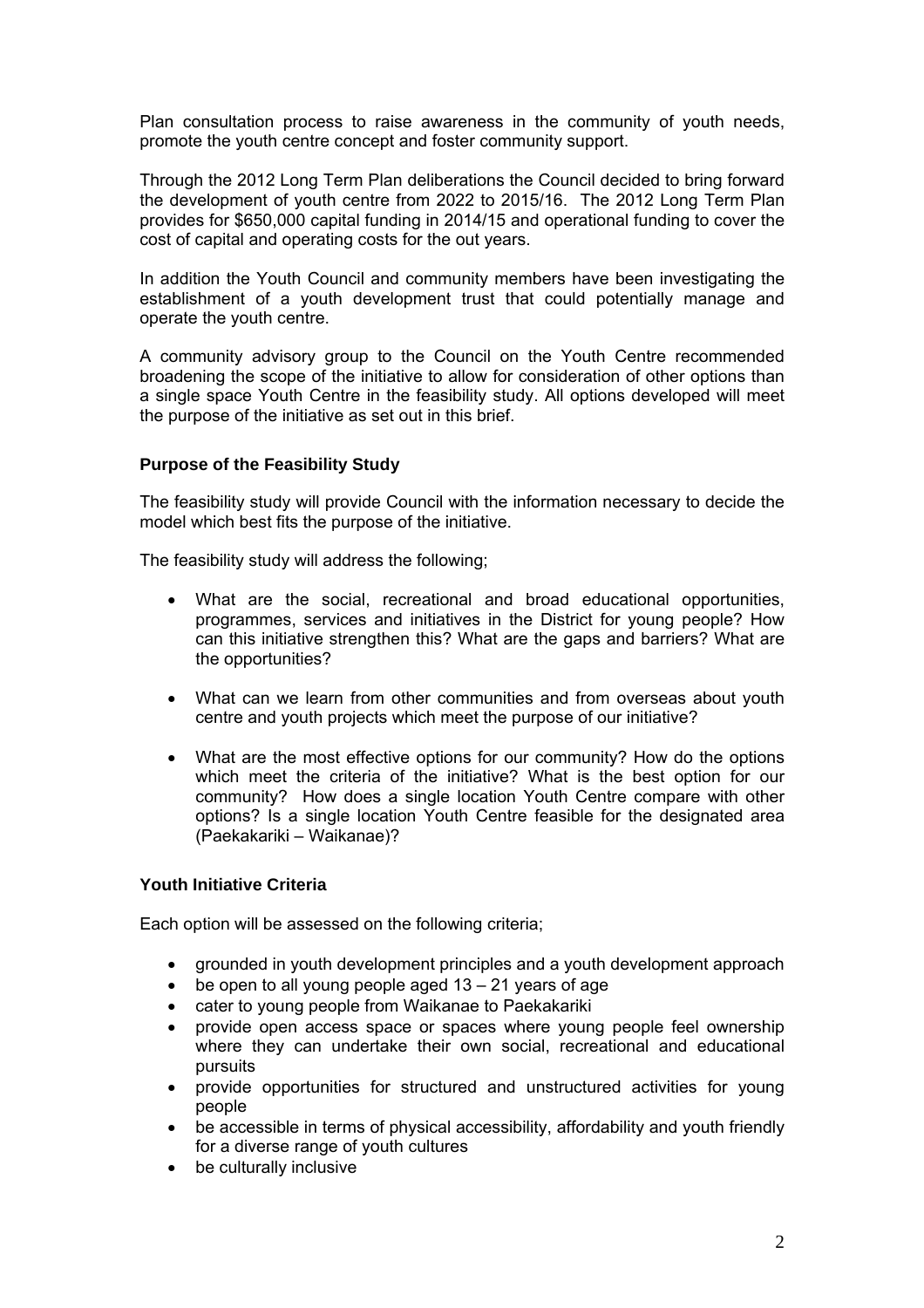- provide youth worker support for young people
- not duplicate existing services for young people
- be connected to the community and other youth services
- reflect the Council's Treaty of Waitangi obligations
- be cost effective and sustainable.

### **Key Components of the Study**

The study will comprise of:

- A profile of young people
	- o Picture of general population (comparative)
	- o Picture of young people in the designated area (comparative)
	- o Wellbeing status of young people
	- o Youth Survey 2010 results
- Best practice guidelines in youth work and youth development
	- o Best practice in youth work
	- o Youth development principles and best practice
	- o Elements of successful youth centres
	- o Elements of successful youth development programmes
- Current provision and use of services and spaces for young people
	- o Snapshot of existing recreation and social programmes and services
	- o Snapshot of youth development programmes for young people
	- o Barriers, issues and gaps in services and spaces for young people
	- o Linkages and opportunities
	- o Young people's access of recreational, social and youth development opportunities on the Kapiti Coast
	- o Young people's thoughts on their social and recreation needs
- Scan of national and international models
	- o Snapshot of youth centres and relevant youth development initiatives nationwide
	- o Investigation of successful youth centres and relevant youth development initiatives in the Wellington region
	- o Investigation of youth centres in communities of comparative demographics/ population to the Kapiti Coast
	- o Investigation into previous failed models local and national
	- o Investigation into successful models of youth work provision
- Stakeholder engagement
	- o Community thoughts on the initiative
	- o Young people's thoughts on the initiative
	- o Long term plan submissions on the Youth Centre
	- o Māori community thoughts on the initiative.